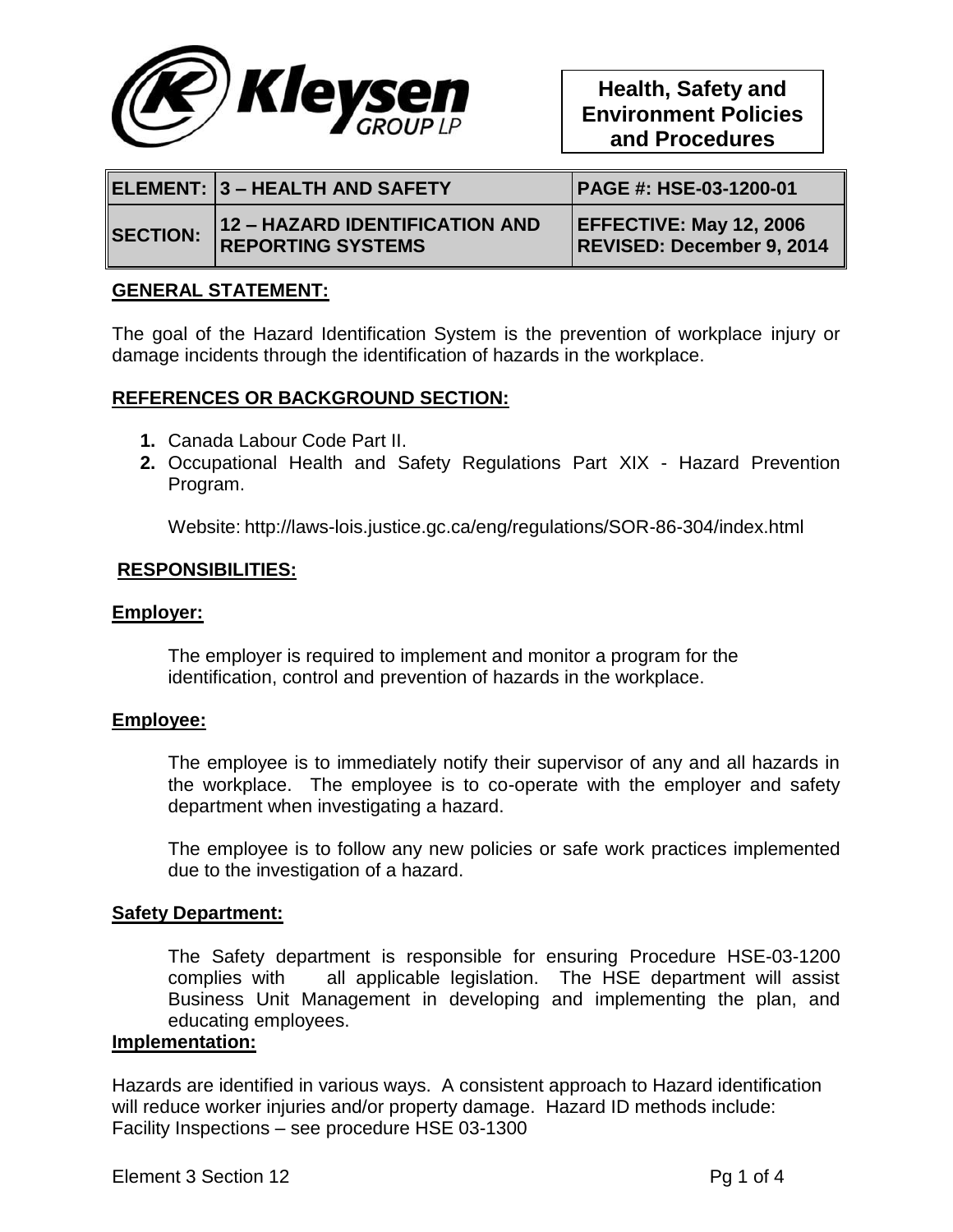

|                 |                                                            | PAGE #: HSE-03-1200-02                                      |
|-----------------|------------------------------------------------------------|-------------------------------------------------------------|
| <b>SECTION:</b> | 12 - HAZARD IDENTIFICATION AND<br><b>REPORTING SYSTEMS</b> | <b>EFFECTIVE: May 12, 2006</b><br>REVISED: December 9, 2014 |

Job Hazard Analysis – see procedure HSE 03-1500 Worker Identification and Reports

All employees and Kleysen Owner Operators (drivers) will be trained to identify and understand hazards or near misses through tailgate safety meetings and provided documentation.

# **HAZARD IDENTIFICATION PROCESS AND TIME LINE:**

| <b>Status Level</b> | <b>Process</b>                                                                                                                                                         | <b>Timeline</b>              |
|---------------------|------------------------------------------------------------------------------------------------------------------------------------------------------------------------|------------------------------|
| 1 Employee          | Employee identifies a hazard and completes a Hazard ID form and<br>submits it to their supervisor.                                                                     | <b>Immediate</b>             |
| $\mathbf{2}$        | Supervisor reviews Hazard ID form and corrects/eliminates Hazard and<br><b>Supervisor</b> sends a copy of the Hazard ID and corrections to the BU Management           | <b>Immediate</b>             |
| $\mathbf{2}$        | OR - Supervisor reviews Hazard ID and sends to Management team to<br><b>Supervisor</b> review recommendations and sends a copy to the HSE Department.                  | <b>Immediate</b>             |
| 3 Manager           | Management reviews Hazard ID, corrects/eliminates Hazard, records<br>results on the form and sends a copy of the form noting the corrections to<br>the HSE Department. | 1 day from<br>date received  |
| 3 Manager           | OR - Management reviews Hazard ID and sends to Executive level to<br>review recommendations and sends a copy to the HSE Department.                                    | 1 day from<br>date received  |
| 4 ELT               | Executive reviews Hazard ID from, recommends process to eliminates the<br>hazard and sends the completed copy to HSE.                                                  | 1 day from<br>date received  |
| 5 HSE               | HSE department reviews corrections/comments and follows up with<br>Supervisor / Management/Employee.                                                                   | 1 day from<br>date received  |
| 6 HSE               | Health and Safety Department follows up to ensure necessary training<br>was provided.                                                                                  | 2 days from<br>date received |
| $\overline{7}$      | Hazard has been eliminated or safety procedure has been implemented to<br>reduce risk                                                                                  |                              |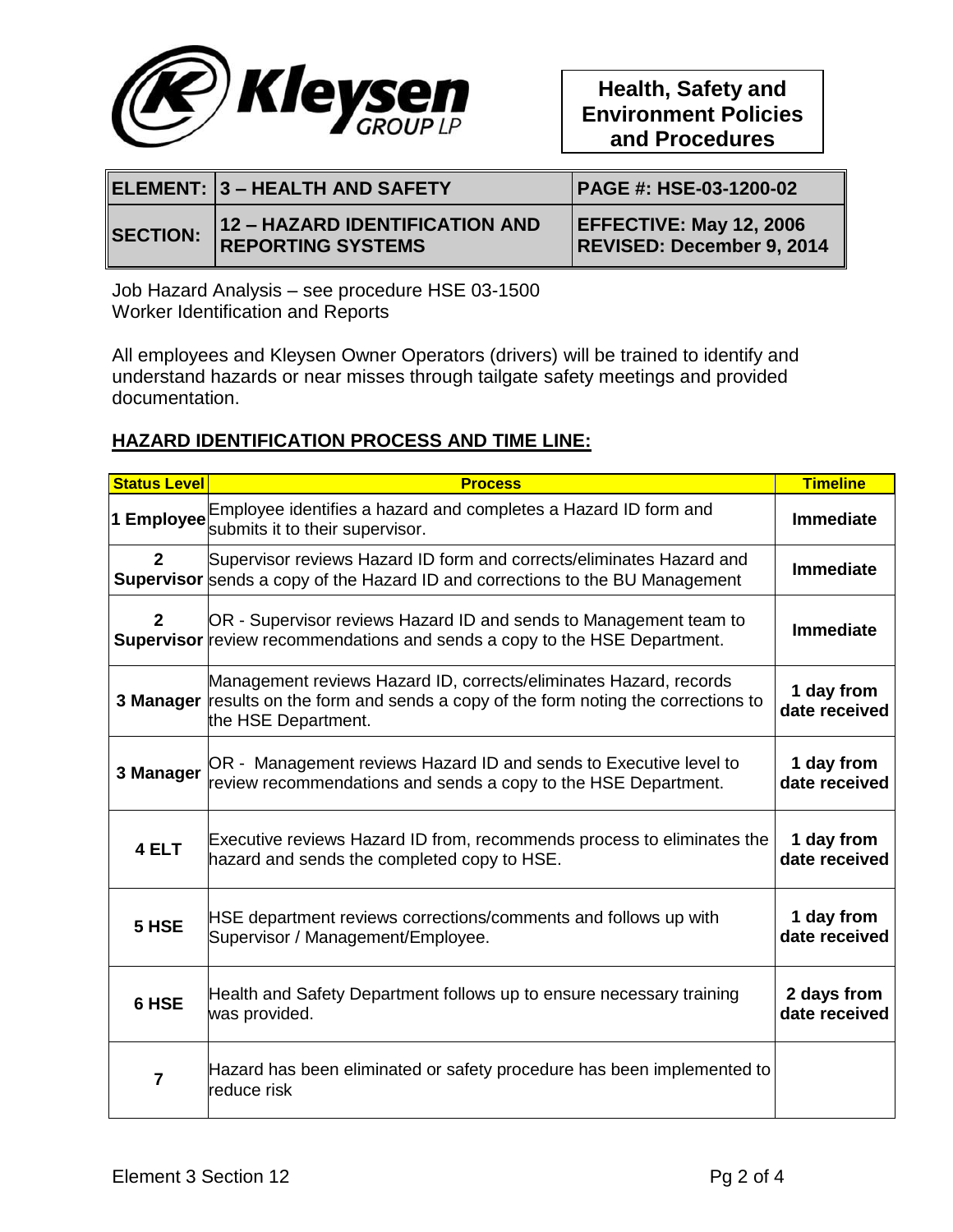

|                 | ELEMENT: 3 – HEALTH AND SAFETY                             | <b>PAGE #: HSE-03-1200-03</b>                               |
|-----------------|------------------------------------------------------------|-------------------------------------------------------------|
| <b>SECTION:</b> | 12 - HAZARD IDENTIFICATION AND<br><b>REPORTING SYSTEMS</b> | <b>EFFECTIVE: May 12, 2006</b><br>REVISED: December 9, 2014 |

Each Hazard ID form received by the Health and Safety Department will be assigned a unique number designed to identify the work area, and will be entered into a spreadsheet for tracking purposes (G:\SafetyandInsurance\Hazard Id). Upon entry into the spreadsheet, each Hazard ID will be given a priority, and the current level of attention as outlined below:

A Job Hazard Analysis (JHA) will be completed to determine the **probability** that an injury will occur. The probability that an injury may occur is given one of the following values

| high probability that an injury will occur   |
|----------------------------------------------|
| medium probability that an injury will occur |
| low probability that an injury will occur    |

Based on the findings of a JHA, if an injury is to occur from the identified hazard, the **severity** of the possible injury is given a value based on the following

|   | high - fatal or major injury, and major property  |
|---|---------------------------------------------------|
|   | damage                                            |
|   | medium - time loss injury and/or serious property |
| 2 | damage                                            |
|   | low - first aid injury and/or minor property      |
| 3 | damage                                            |

These values are then multiplied to determine if a hazard is a high, medium or low priority.

| <b>Priority</b> | Description    |
|-----------------|----------------|
|                 | High $(1-3)$   |
|                 | Medium $(4-6)$ |
|                 | Low $(7-9)$    |

Priority is determined by the possibility that an injury could occur as a result of the hazard multiplied by the severity of the possible injury (see Risk Matrix)